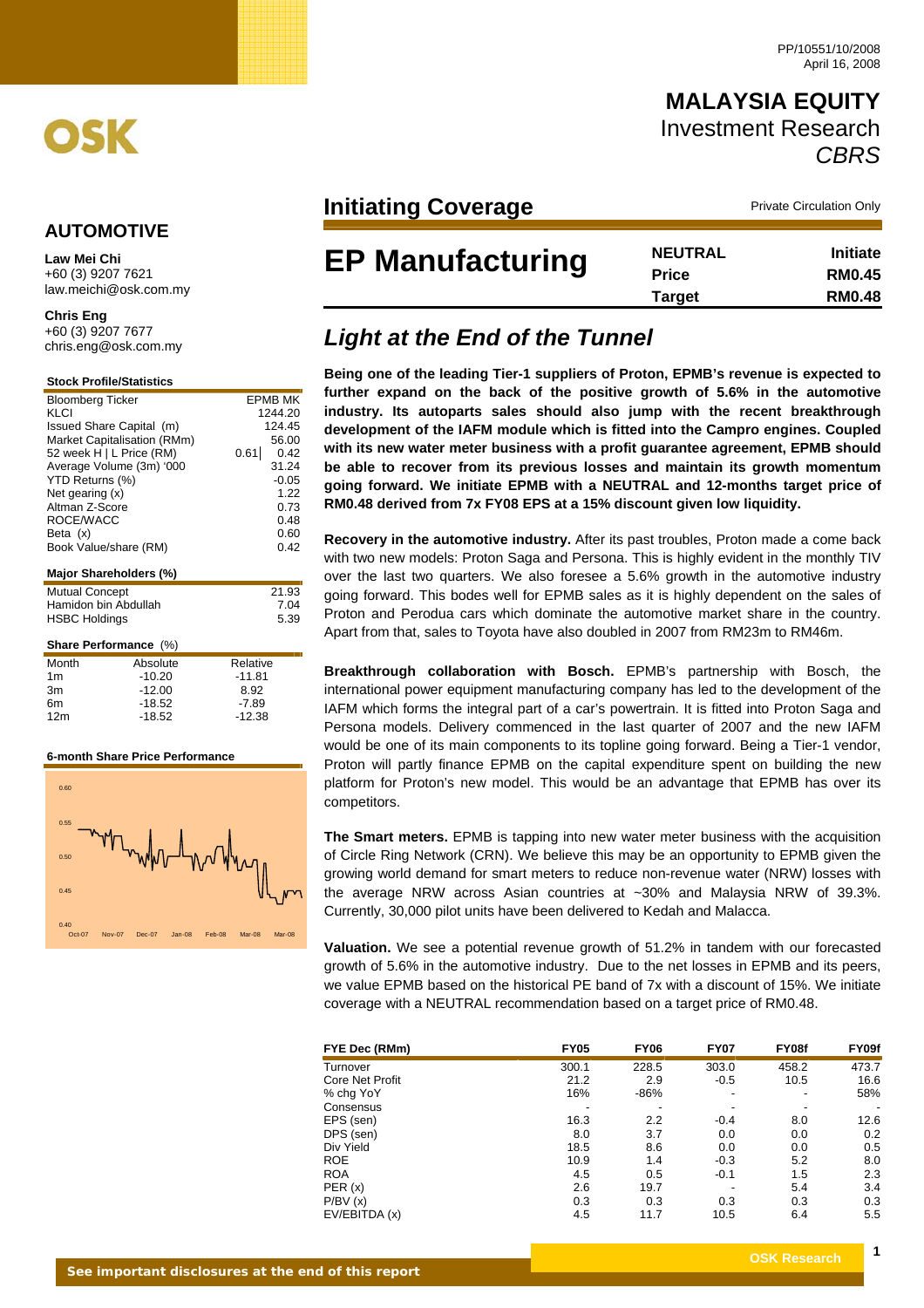### **COMPANY OVERVIEW**

**A leading automotive solutions supplier.** EP Manufacturing (EPMB) is one of the leading automotive systems solution suppliers. The company was incorporated in 1996 with key products including metal, modular assemblies, suspension, body and engine as well as plastic and lamp assemblies. EPMB has close partnerships and technical agreements with Bosch and Koito which offer full automotive systems solutions with world class leading edge technology to car makers. It has a vision to provide swift and efficient solutions throughout business functions from design and development to mass production, delivery and quality.

**Access to technology via partnerships.** EPMB has an agreement with Koito Manufacturing, a leading lighting equipment manufacturer, to acquire the license to manufacture and sell automotive lighting equipment using Koito's technical expertise. With Koito's guidance, EPMB was able to develop the technology and engineering skills to manufacture headlamps and other automotive lighting equipment. Strategic partnerships with Bosch, a leading global manufacturer of automotive and industrial technology, have allowed EPMB to supply brakes to Proton Holdings and other carmakers. Through its subsidiary, PEPS-JV, EPMB would manufacture its own components for the corner module and assemble it with Bosch's brake components. The Intake Air Fuel Module (IAFM) was a breakthrough jointly developed by Bosch and EPMB.

**Moving into the water meter business.** To broaden its earnings base, EPMB recently acquired Circle Ring Network Sdn Bhd (CRN) which is the sole exclusive manufacturer of Severn Trent. Plc patented Smart Water Meter. This acquisition has given EPMB the opportunity to also own the exclusive distributorship in Asia Pacific. EPMB is thus, made up of two core divisions catering to the automotive and water industry. Both segments operate in Malaysia while its Research and Development (R&D) is currently located in Australia to design and manufacture Toyota exterior fittings that are specially adapted for the Saudi market.



#### **Figure 1: EPMB's Corporate Structure**

*Source: Company Data*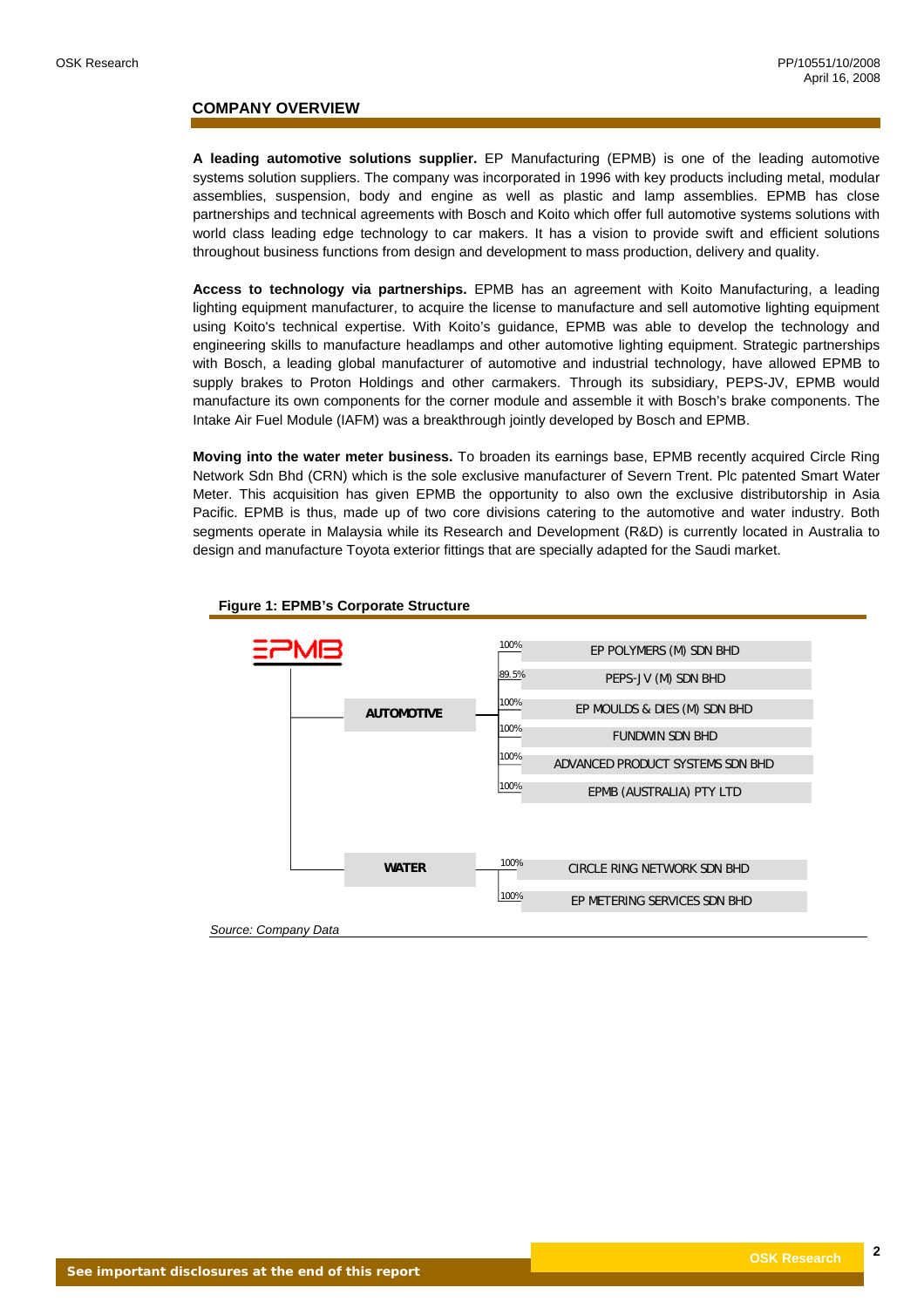### **Figure 2: Products Manufacture By EPMB**



*Source: Company Website, OSK Research*

**Production facilities.** EPMB currently has 2 plants with a combined workforce of 1500 employees. The metal stamping facility is located in Ulu Yam, Batangkali which covers 428,000 sq ft including a new expansion of 198,000 sq ft. The new expansion includes a new assembly, stamping building and a new warehouse to enhance their capacity of production. As for the Shah Alam plant, it has a factory floor size of 15,480 sq ft with an occupied size of 13,858 sq ft which is mainly into plastic injection moulding that manufactures one of its new products, Intake Air Fuel Module (IAFM). Nonetheless, EPMB has excess land area to expand its capacity for IAFM and water meters which can increase production of IAFM by 30% while the production of water meters can be increased by 100%.



**Figure 3: Capacity for the manufacturing plant in Batangkali** 

*Source: Company data*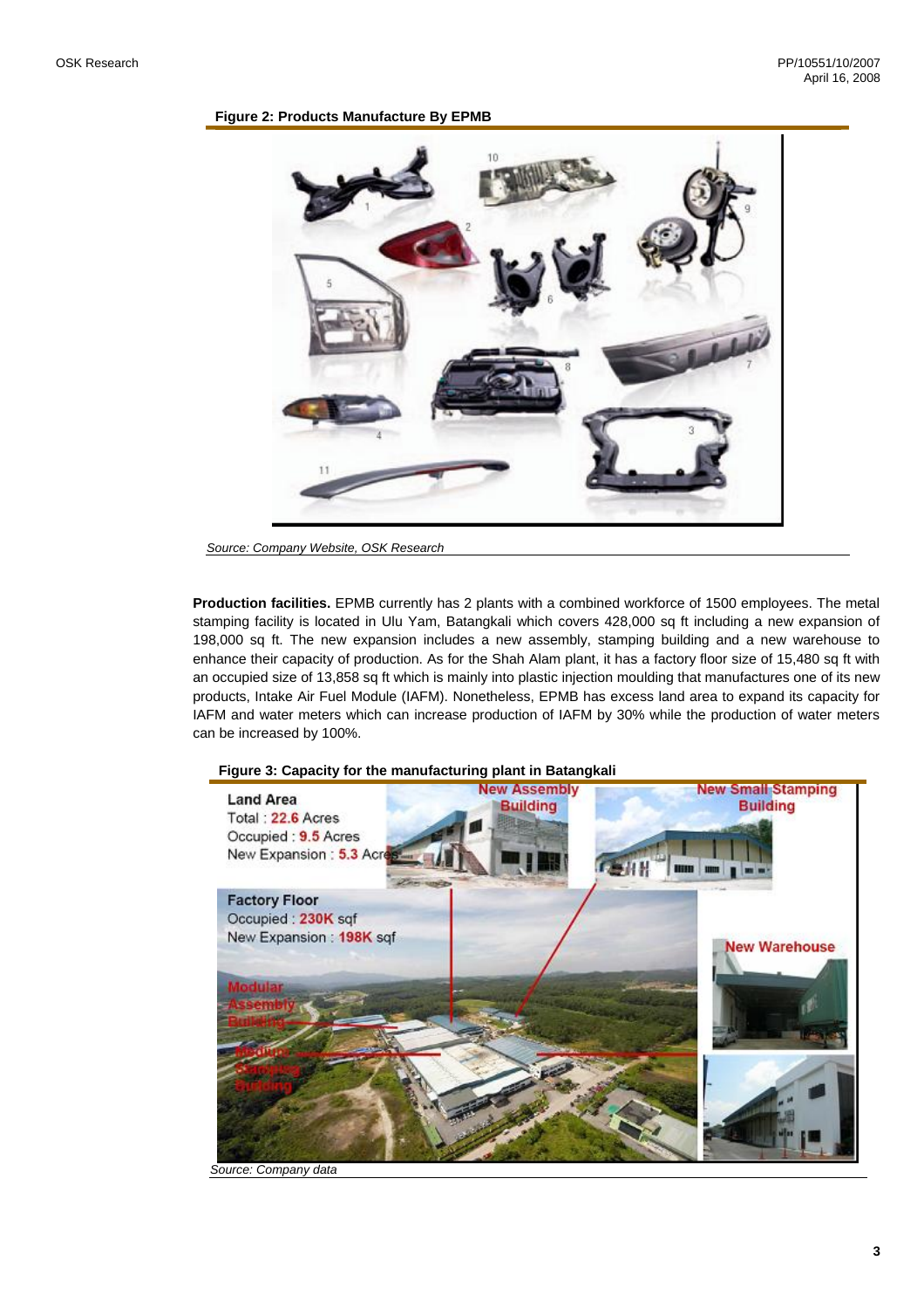### **KEY HIGHLIGHTS**

**Leading Tier-1 vendor.** EPMB is one of the leading Tier-1 vendors for Malaysia's two biggest national car manufacturers, namely Proton and Perodua. It has had a long term relationship with both car manufacturers since 1989. Being a Tier-1 vendor, Proton would partly finance EPMB on the capital expenditure spent on building new platforms for Proton's new models. This would be an advantage to EPMB compared to its competitors as EPMB would not be tied with heavy debts for the construction of the platforms. EPMB is currently in talks with Proton on the new MPV model which is expected to launch beginning first quarter of 2009.

**Automotive industry makes a come back…** Following the recovery of the automotive industry which is evident over the last two quarters as shown by its monthly TIV (refer Figure 4) we foresee a 5.6% growth in the industry going forward. Furthermore, we see Proton and Perodua growing at a forecasted rate of 5.8% and 6.2%. Being a Tier-1 vendor, the recovery would bode well with EPMB sales as EPMB is highly dependent on the sales of Proton and Perodua which made up 58% of the total market share in the country. This can be seen from a stable growth in EPMB's 2007 quarterly revenue from RM73m in Q2 to RM90m in Q4 in tandem with the launch of Viva in Q2 followed by Persona in Q3 and Saga in Q4. Apart from that, sales to Toyota have also doubled in 2007 from RM23m to RM46m with further contracts secured for the next few years.





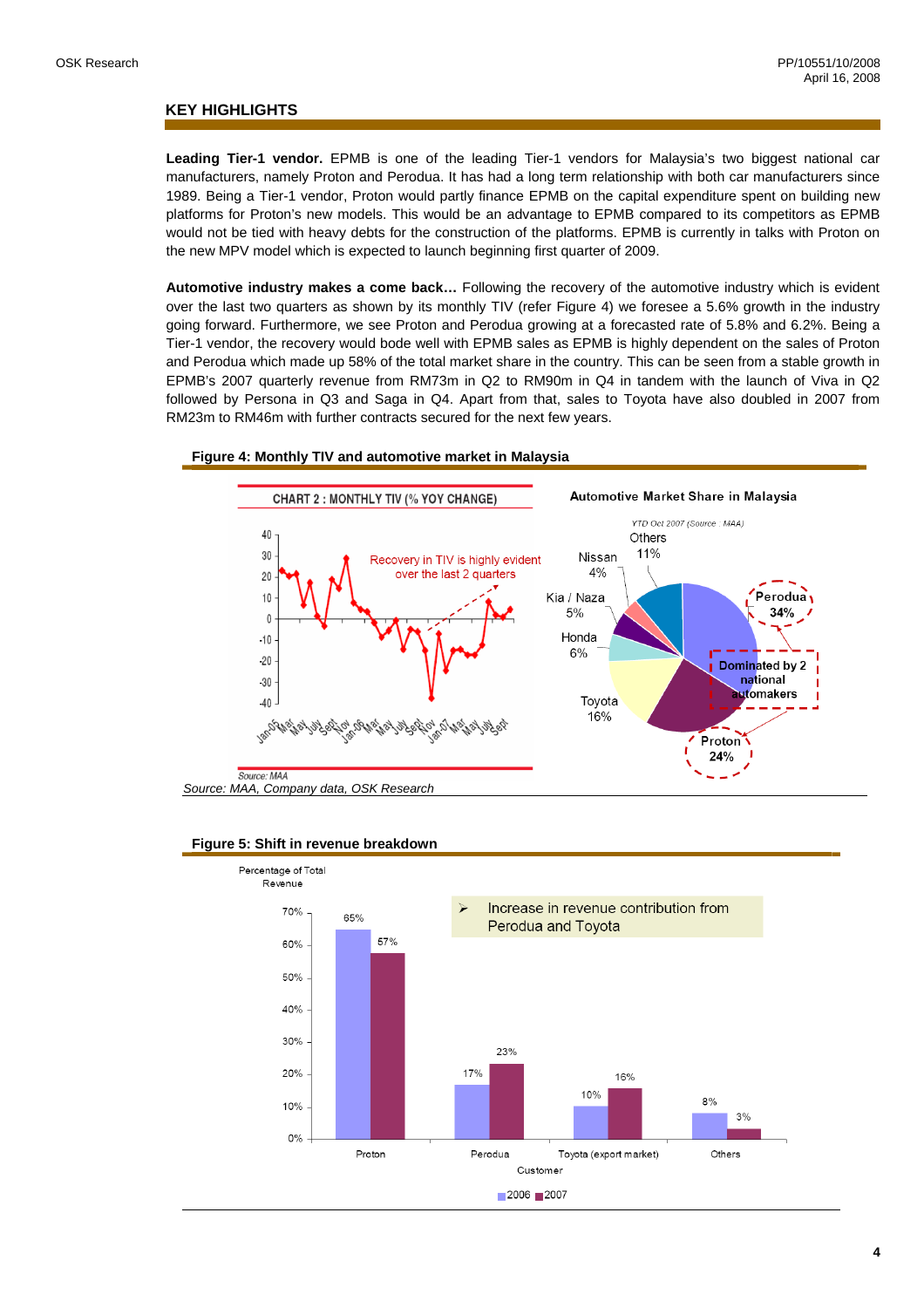**IAFM – picking up.** EPMB and Bosch have jointly developed the IAFM which was fitted into Proton Saga and Persona models. This has created a new income stream for EPMB as it forms an integral component of a car's powertrain that enhances the performance of Campro engines via better pick-up and smoother acceleration. Hence, with good booking rates from Persona and Saga, it signifies better sales volume for the IAFM modules.

**"Win-win" tie-up with Teck See Plastics.** EP Polymers, a subsidiary of EPMB signed a Shareholder's Agreement to form a joint venture with a similar-sized plastic competitor, Teck See Plastics. This JV is to develop expertise as a modular system supplier creating synergy to both parties. Both parties will cooperate to increase capacity and thus, achieve economies of scale to further strengthen their position in the industry. Through this partnership, it allows EPMB to secure new automotive business in both domestic and overseas markets.

**Strategic location.** Given the long term relationship with Proton and Perodua, EPMB's plant (no.1) is strategically located in between Proton and Perodua's plants as well as Bosch's plant. This facilitates the transportation of supplies to their customers. The Glenmarie, Shah Alam (no. 2) plant is also located nearby Port Klang and KLIA which gives EPMB easy transportation for exports to Middle East. This reduces transportation cost for both the car manufacturers (Toyota) and EPMB.



### **Figure 6:Locations of EPMB plants**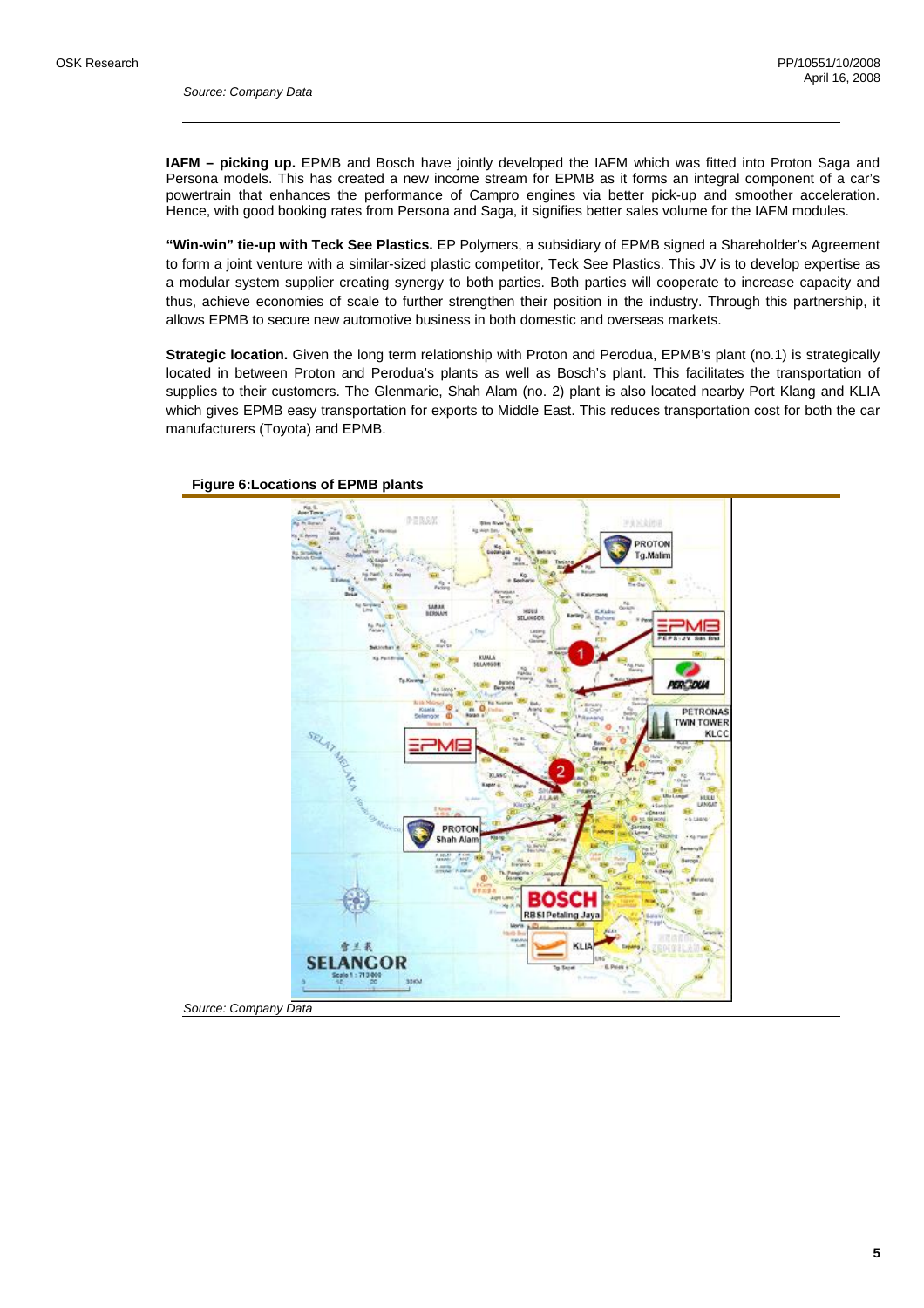**Water meters – a new venture.** With the acquisition of Circle Ring Network (CRN), EPMB is tapping into the less penetrated market of water meters. CRN is the sole exclusive manufacturer of patented electronic water meters (Smartmeters) for Severn Trent Metering Services Ltd, the largest water operator in the USA and UK. Unlike mechanical meters, Smartmeters is able to detect grit and sand which will affect the accuracy of the actual usage of water (refer Figure 7). Therefore, we believe this may be an opportunity for EPMB given the growing world demand for smart meters to reduce non-revenue water (NRW) losses to improve utility income and reduces inefficiencies of the water supply system. With average NRW across Asian countries at ~30% and Malaysia NRW of 39.3%, the smart meters stand a chance to prove their value with the Malaysian government aiming to reduce NRW to 30% by 2010. EPMB has thus far delivered 30,000 pilot units to Kedah and Malacca. Pilot projects have also been released in Putrajaya, Pahang and Sarawak with negotiations underway for several states. Orders from South Korea as well as extensive trials have been conducted in Australia, Vietnam, Jakarta and Thailand. Hence, we think EPMB stands a good chance to be a main beneficiary on the spending in the water sector. Apart from that, CRN was granted 100% pioneer status with tax exemption up till 2010.



**Figure 7: Water usage reading will be less due to grit and sand** 

*Source: Malaysian Water Association, Company data*

#### **Figure 8: Malaysia NRW**

| <b>Water supply entities</b> | 2003 | 2004 |  |
|------------------------------|------|------|--|
| <b>Pulau Pinang</b>          | 19.4 | 21.4 |  |
| Sarawak*                     | 24.7 | 27.2 |  |
| Labuan                       | 23.8 | 28.7 |  |
| Terengganu                   | 29.2 | 29.3 |  |
| Perak                        | 33.2 | 31.7 |  |
| Melaka                       | 20.9 | 33.3 |  |
| Johor                        | 35.8 | 36.3 |  |
| Perlis                       | 41.6 | 36.7 |  |
| Kelantan                     | 43.4 | 40.8 |  |
| Selangor**                   | 43.9 | 42.7 |  |
| Kedah                        | 43.6 | 42.8 |  |
| Pahang                       | 48.2 | 48.2 |  |
| Negeri Sembilan              | 54.2 | 54.7 |  |
| Sabah                        | 65.4 | 58.Q |  |
| <b>National Average</b>      | 40.0 | 39.3 |  |

*Source: Malaysian Water Association, Company data*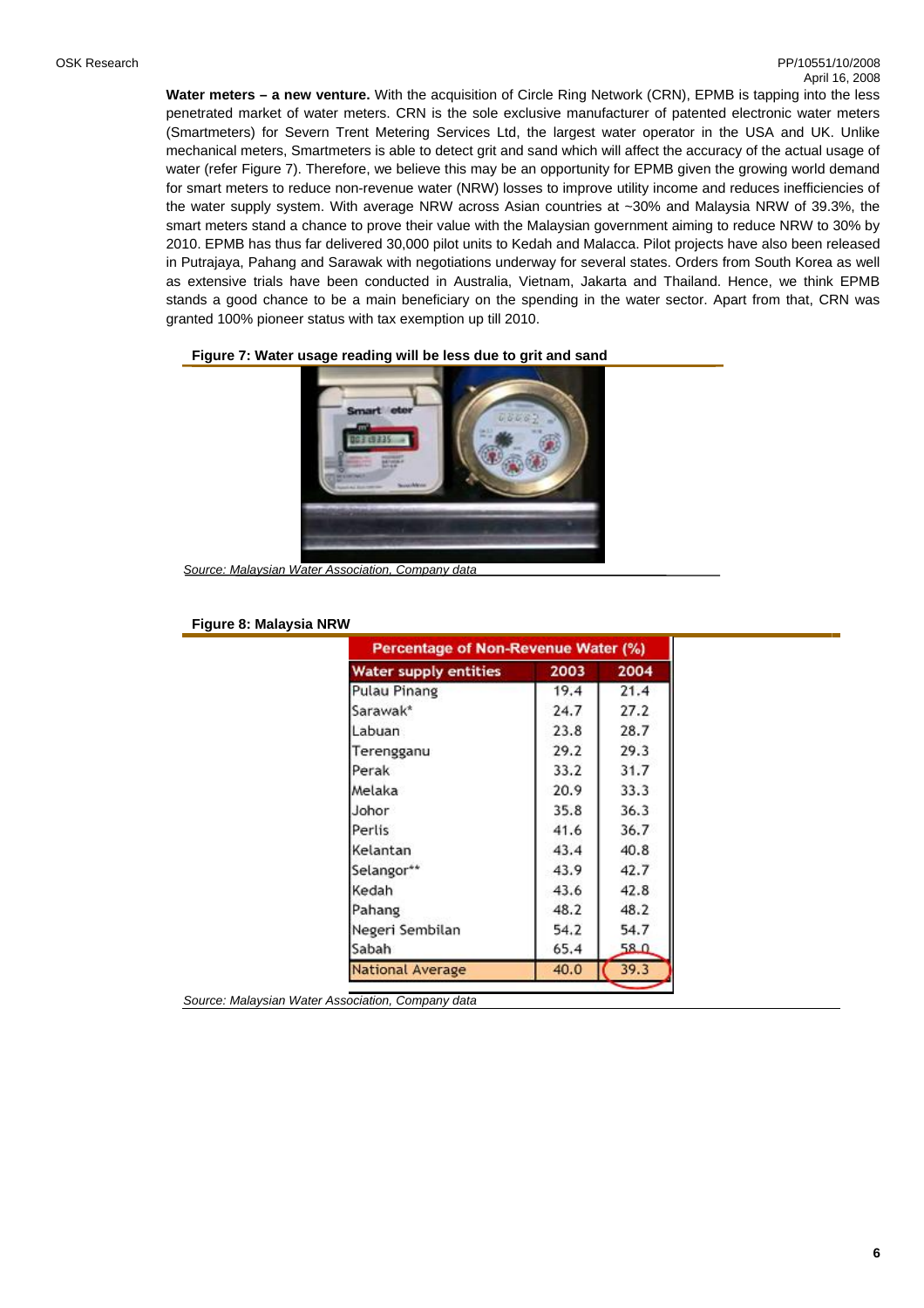### **FINANCIAL REVIEW**

**Bouncing back with auto industry.** As EPMB's sales is highly dependent on Proton's car sales (55% of total revenue contribution), it reported a declining profit from RM21.2m in 2005 to RM2.9m in 2006 and henceforth to a net loss of RM0.5m in 2007. This is in line with Proton's sales decline of 8% in 2006 and 37% in 2007. However, with Proton's new launchings in the second half of last year, we foresee a recovering growth in the automotive industry of 5.6%. Hence, EPMB is set to recover from its losses. Proton's recovering sales from its two latest models, namely the Proton Saga and Persona have improved EPMB's profit and has driven the sales of its IAFM modules (refer Figure 9). EPMB is recovering from losses which can be seen from the last two quarters, with a net profit of RM3.0m in 2006 and RM2.9m in 2007 in tandem with higher sales that made up 60% of the total sales in the year. Furthermore, the sales of Saga in the fourth quarter would continue to contribute to EPMB's revenue as delivery takes 6-8 months' time due to its initial production to manufacture 100 units of the model per month.



**Figure 9: EPMB's Revenue and Net Profit Track Record** 

**"Smartmeter" provide new income stream.** With the expansion into the new water business, we should see both topline and bottomline growth in this area as the water meter business comes with a profit guarantee of RM24m over 3 years. Delivery started in the last quarter of 2007 and with a production capacity of 70%, we foresee that its revenue would continue to grow given the ongoing contracts for US, Mideast, Europe as well as orders from South Korea. Currently, EPMB had delivered 30,000 pilot units to Kedah, Malacca, Putrajaya, Pahang and Sarawak.

**Going forward.** Hence, we project its revenue to reach RM458.2m in 2008 due to better sales in the automotive segment and better sales in the water meter business. Net income on the other hand, is forecasted to be RM10.9m in 2008 as we factor in the profit guarantee of RM7.5m. Nevertheless, due to the change in the political environment, we expect growth from its local sales division to slowdown in FY08.

**A bag full of tax incentives.** EPMB enjoys tax incentives from its subsidiary, Peps-JV, EP Polymers (EPP), Circle Ring Network and Fundwin through its investments to improve in its business. With that, EPMB does not foresee any tax payable in the coming years. The bag of tax incentives includes:

- 1) Peps-JV: 100% pioneer status from 2004 to 2009 & 100% ITA on investment for 2006 onwards on major projects & Reinvestment Allowance brought forward from pre Pioneer period
- 2) EPP: Tax loss brought forward and possible 100% pioneer status on IAFM
- 3) CRN: 100% pioneer status from 2005 to 2010 on its water meter business
- 4) Fundwin: Tax allowance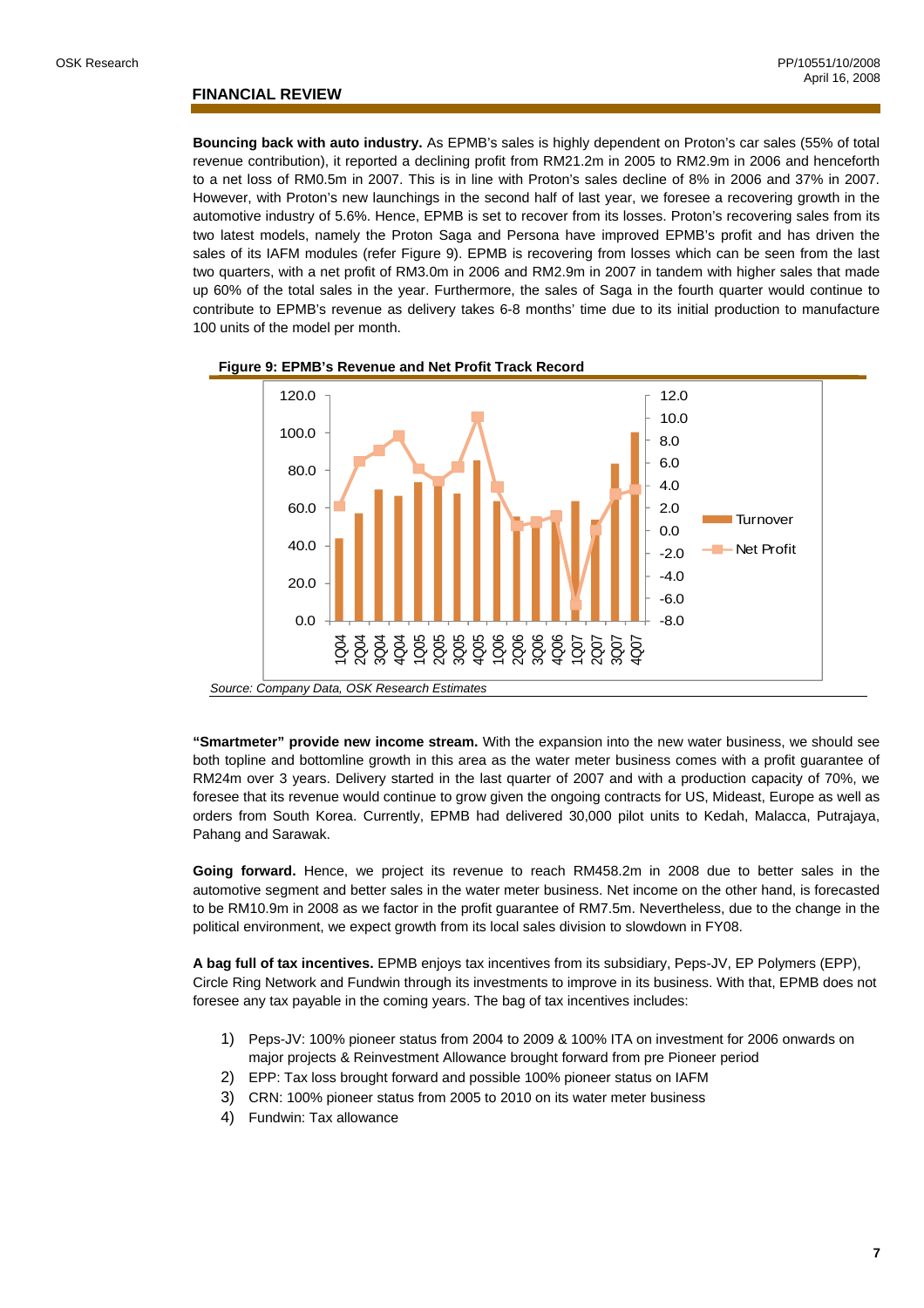### **INVESTMENT RISKS**

**Escalating raw material costs.** The current 65% price hike in iron ore prices has resulted in the higher cost of cold rolled coils (CRC) to about US\$800/MT. The escalating price of raw materials would squeeze the margins for the automotive parts industry as car manufacturers have the bargaining power. Furthermore, with the price hike in consumer goods lately, consumer spending may be affected. The demand for cars could be dampened as higher oil prices would deter potential buyers from purchasing a car.



**Figure 10: EPMB's Revenue and Net Profit Track Record** 

**Lack of experience in water meter business?** Diversifying into the new business of water meters would pose a risk as EPMB specialises in the automotive industry. Though electronic water meters record actual usage and reduce NRW, the cost of electronic water meter (selling price at RM100+) is more expensive compared to mechanical water meters. Thus, the cost to change to electronic water meters would be substantial.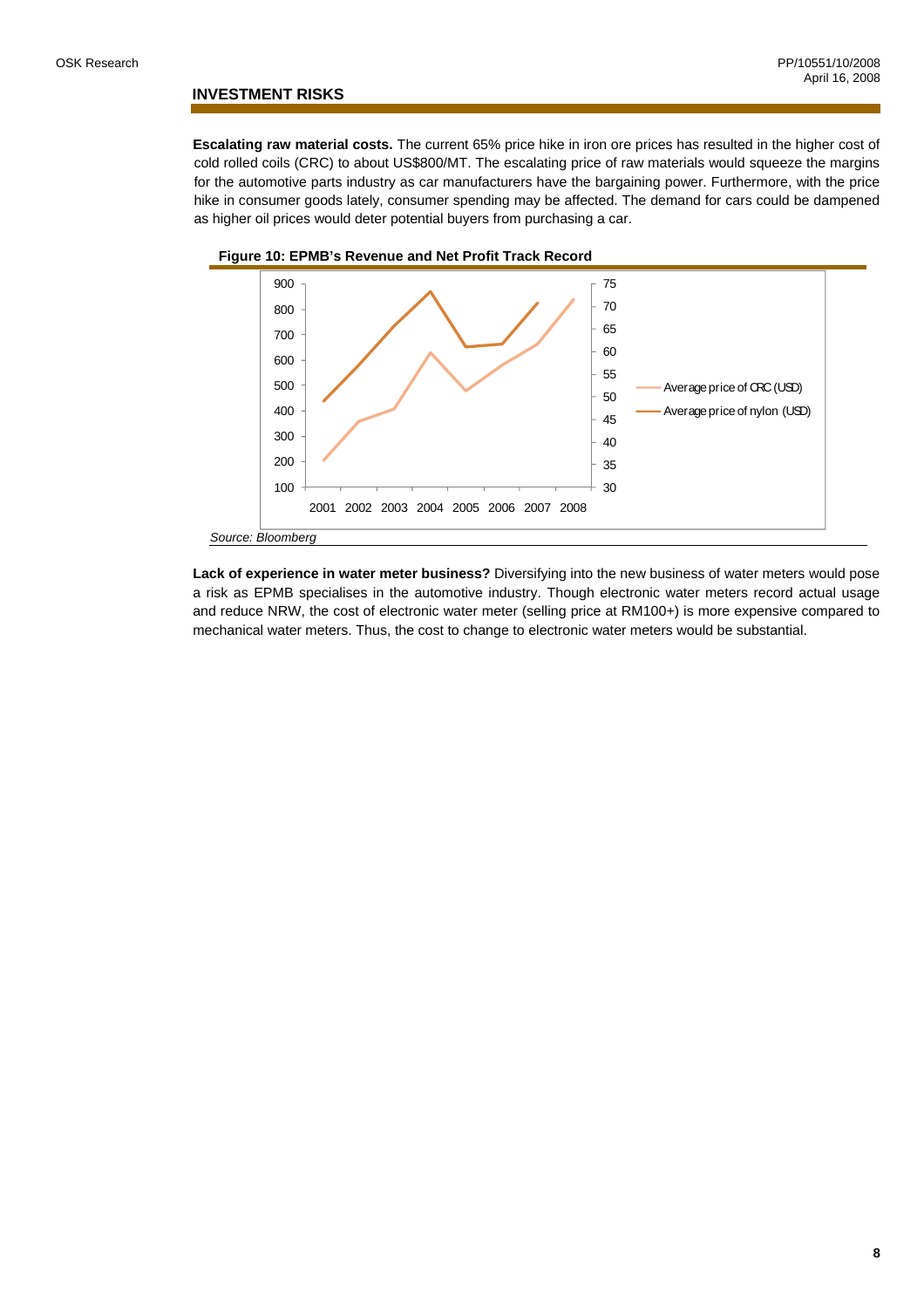### **VALUATION & RECOMMENDATION**

**NEUTRAL with a target price of RM0.48.** Given its new income contribution from IAFM and water meters, we believe that the revenue and net profit will remain positive. Nonetheless, its high dependence on the local car industry and lack of experience in the water meter business may cast doubts on the sustainability of the business, thus the income stream. Given the losses among its industry peers last year (refer Figure 11), we value EPMB based on a historical PE band of 7x at a 15% discount due to (1) net loss from EPMB and its peers in FY07 (2) diversification into new unrelated business (3) poor liquidity. Hence, we initiate coverage with a NEUTRAL recommendation based on a target price of RM0.48.

### **Figure 11: Peers comparison**

| Automotive parts peers (Year 2007) |            |            |            |      |                   |  |  |
|------------------------------------|------------|------------|------------|------|-------------------|--|--|
|                                    | Net Income | <b>EPS</b> | <b>PER</b> | P/BV | <b>Last Price</b> |  |  |
| Ingress                            | (10.96)    | ٠          |            | 0.30 | 0.56              |  |  |
| Autoair                            | (4.49)     | ٠          |            | 0.35 | 0.51              |  |  |
| Tracoma                            | (4.08)     |            |            | 0.22 | 0.51              |  |  |
| <b>Mintye</b>                      | 7.52       |            | 7.25       | 0.66 | 0.87              |  |  |
| <b>Delloyd Ventures</b>            | 13.42      | 0.12       | 12.72      | 0.69 | 1.92              |  |  |
| <b>EPMB</b>                        | (0.51)     | (0.39)     | ٠          | 0.30 | 0.46              |  |  |
| Source: Bloomberg                  |            |            |            |      |                   |  |  |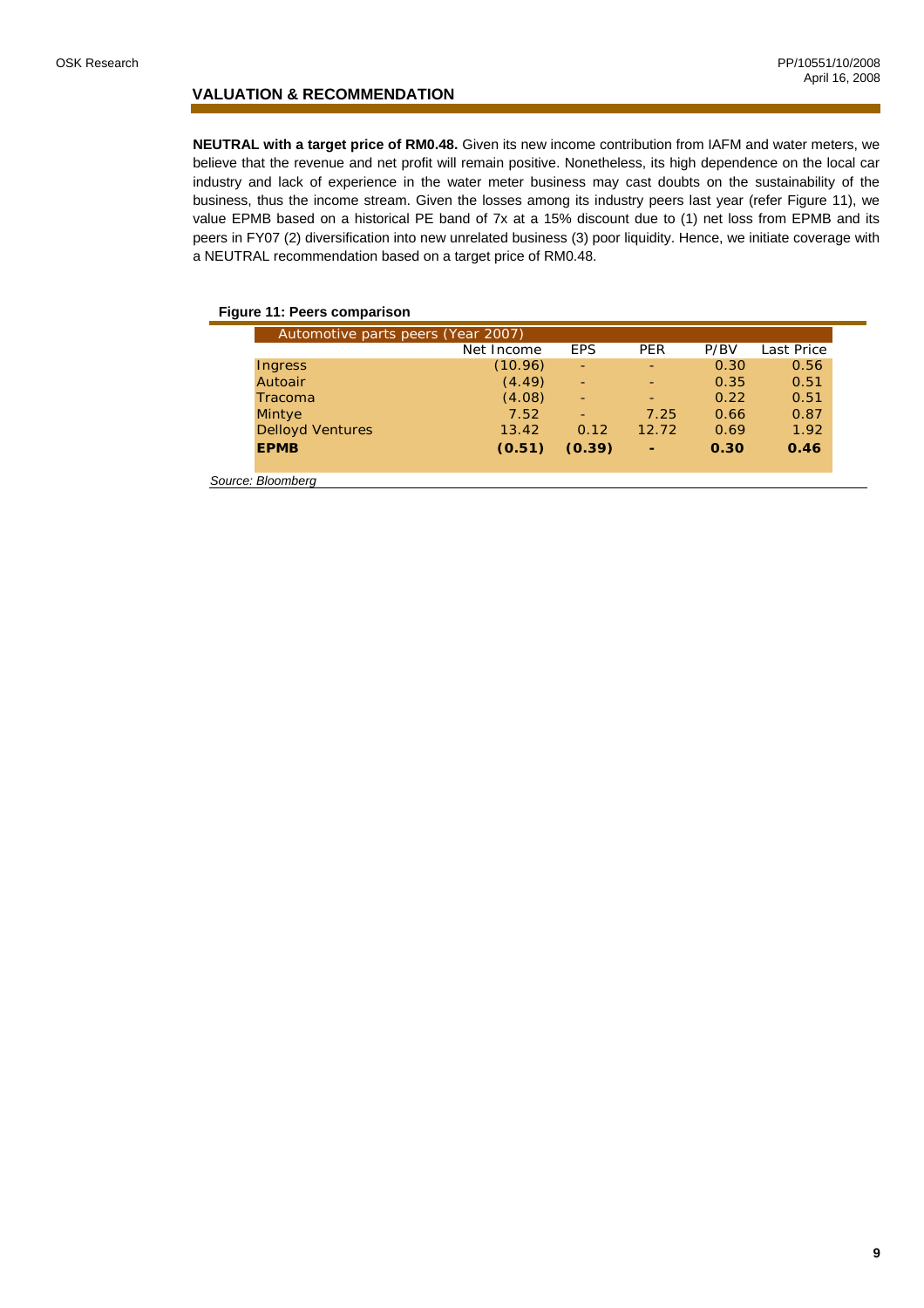| FYE Dec (RMm)              | <b>FY05</b> | <b>FY06</b> | <b>FY07</b> | FY08f    | FY09f    |
|----------------------------|-------------|-------------|-------------|----------|----------|
| Turnover                   | 300.1       | 228.5       | 303.0       | 458.2    | 473.7    |
| <b>EBITDA</b>              | 46.9        | 27.6        | 30.1        | 45.6     | 52.5     |
| <b>PBT</b>                 | 27.7        | 6.4         | 0.4         | 13.4     | 20.2     |
| <b>Net Profit</b>          | 21.2        | 2.9         | $-0.5$      | 10.5     | 16.6     |
| EPS (sen)                  | 16.3        | 2.2         | $-0.4$      | 8.0      | 12.6     |
| DPS (sen)                  | 8.0         | 3.7         | 0.0         | 0.0      | 0.2      |
| Margin                     |             |             |             |          |          |
| <b>EBITDA</b>              | 15.6%       | 12.1%       | 9.9%        | 10.0%    | 11.1%    |
| <b>PBT</b>                 | 9.2%        | 2.8%        | 0.1%        | 2.9%     | 4.3%     |
| <b>Net Profit</b>          | 7.1%        | 1.3%        | $-0.2%$     | 2.3%     | 3.5%     |
| <b>ROE</b>                 | 10.9%       | 1.4%        | $-0.3%$     | 5.2%     | 8.0%     |
| <b>ROA</b>                 | 4.5%        | 0.5%        | $-0.1%$     | 1.5%     | 2.3%     |
| <b>Balance Sheet</b>       |             |             |             |          |          |
| <b>Fixed Assets</b>        | 307.2       | 399.3       | 497.7       | 515.1    | 509.7    |
| <b>Current Assets</b>      | 159.0       | 136.4       | 134.4       | 202.3    | 214.7    |
| <b>Total Assets</b>        | 466.3       | 535.7       | 632.1       | 717.4    | 724.5    |
| <b>Current Liabilities</b> | 125.4       | 144.3       | 217.9       | 318.6    | 323.8    |
| <b>Net Current Assets</b>  | 33.6        | $-7.9$      | $-83.5$     | $-116.3$ | $-109.1$ |
| <b>LT Liabilities</b>      | 116.6       | 179.2       | 203.3       | 186.8    | 181.5    |
| <b>Shareholders Funds</b>  | 224.2       | 212.2       | 210.9       | 212.0    | 219.1    |